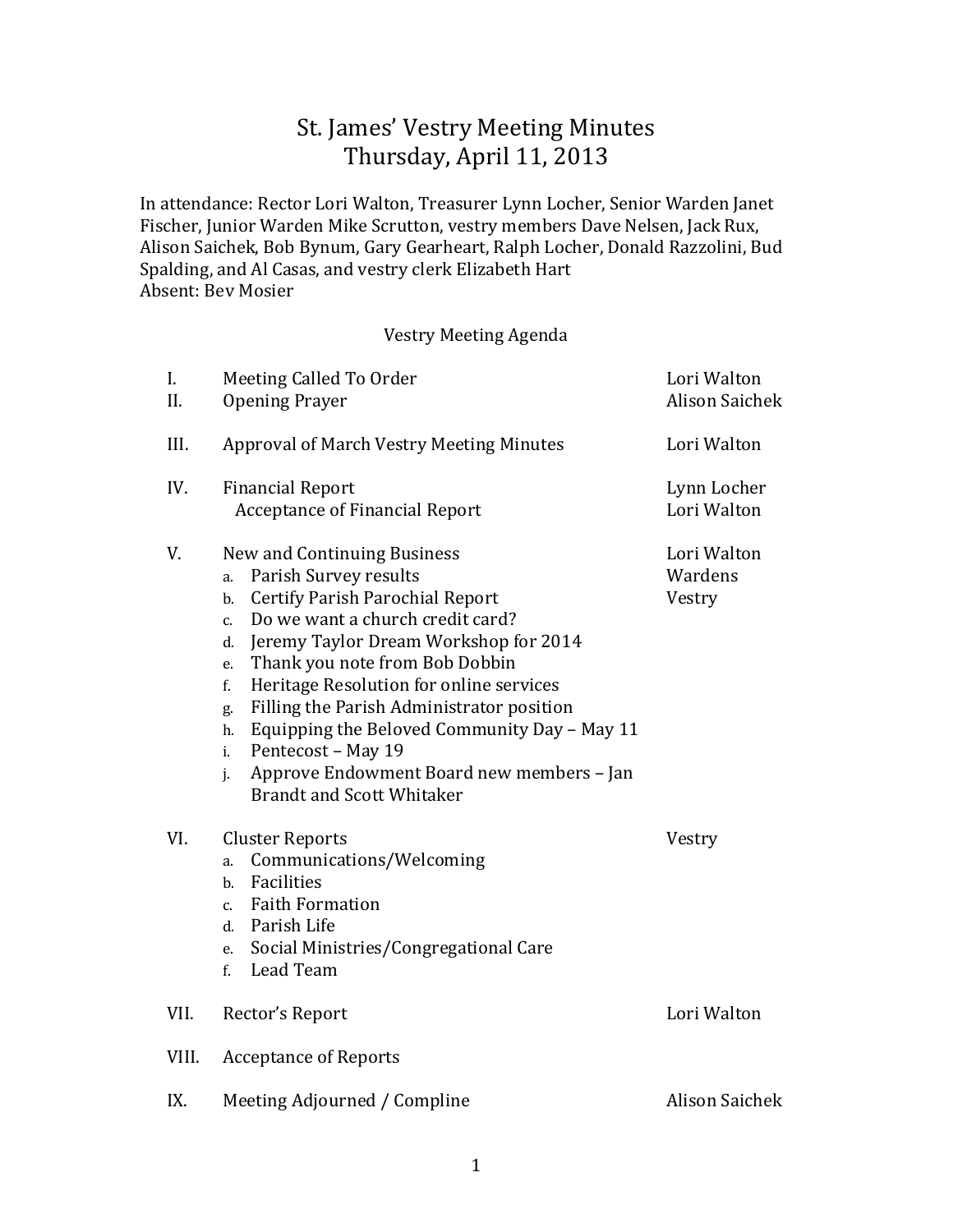Lori Walton called the meeting to order, and Alison Saichek led the opening prayer.

## March Vestry Meeting Minutes

Motion was made to accept the March 14, 2013 vestry meeting minutes as submitted. Moved by Bud Spalding, seconded by Dave Nelsen. Motion approved.

Financial Reports

- As of March  $31st$ , operating cash is \$46,808.90, building cash is \$57,058.97, and special interest total is \$227,395.25
- Pledges look good for this time of year, and are better than the past two years. Unpledged contributions, plate, and use of church are ahead of budget.
- Income has exceeded expenses. However, we did not have an administrative assistant or nursery attendant for part of this time.
- Cost of office supplies was underestimated.
- Pancake supper put a dent in special interest events.
- Lynn Locher has purchased a one-year \$10,000 CD (\$5,000 from rector's housing and \$5,000 from the Schader fund), which is paying a slightly better interest rate than Schwab. Lynn has also purchased another \$10,000 CD from the Building Fund for the parking lot money.
- Our audit is scheduled for Thursday, June 27<sup>th</sup>. Lynn has sent out a request for the information that is needed from other people/groups, including the Endowment Board.
- Motion was made to accept the financial reports as submitted. Moved by Mike Scrutton, seconded by Gary Gearheart. Motion approved.

Parish Survey Results

- Last year during the pledge drive an interest survey went out with the pledge cards. Gail Blalock cumulated that information.
- Suggestions for programs and ministries included an LGBT ministry, a centering prayer group, and a body prayer dance group.
- Donald Razzolini has volunteered to take on the leadership of the LGBT ministry
- Will be talking about centering prayer in faith formation. The person who suggested centering prayer may be looking at an ongoing group, and perhaps would be interested in heading it.

Parish Parochial Report

- At the end of 2011, we reported 355 members. We increased by 16, and decreased by 10. At the end of 2012 we have 361 members on the books.
- We have 35 communicants in good standing who are under age 16.
- Average Sunday attendance is 133.
- Easter attendance (Vigil and Easter Sunday) was 314
- We had 105 Sunday & Saturday evening Eucharists, 47 weekday Eucharists, 44 private Eucharists (like home visitations), 3 Daily offices on weekdays, 3 marriages, and 5 burials.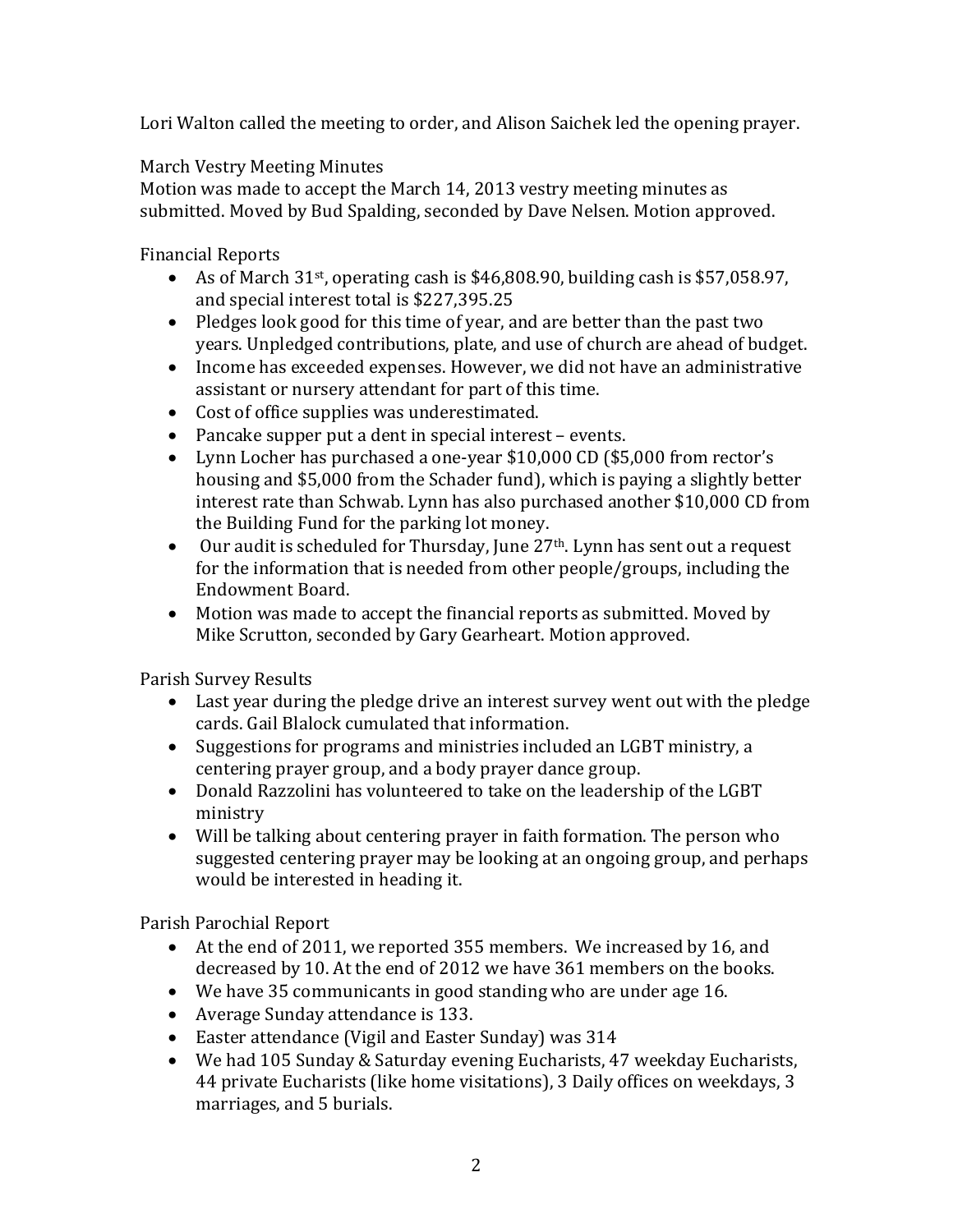- We had 1 Baptism 16 years and older, 1 Baptism under 16 years of age, 2 Confirmations 16 years and older, 5 Confirmations under 16 years of age, and 1 received by a bishop
- There are 24 church school students enrolled
- Motion was made to certify the 2012 Parochial Report as submitted. Moved by Janet Fischer, seconded by Donald Razzolini. Motion approved.

Church Credit Card

- Do we want to have a church credit card?
- Most ordering is done online, and requires a credit card. Right now Lori has been using her personal credit card to order items online for the church. She does get reimbursed, but it is still on her credit card.
- Card could be used to order church supplies, and paid off each month so we do not accrue interest.
- Lori's thought is that the credit card would be her responsibility and only Lori, or the parish administrator with Lori's permission, would be the ones using it.
- If the parish administrator must use a credit card to order things, it would be better if it was a St. James' credit card with a credit limit set relatively low, rather than someone's personal credit card.
- A Costco business account application includes an American Express application. Costco only accepts American Express. However, we do not use Costco for most of our purchases. We use Quill, which bills us each month.
- Could we get a card (MasterCard or Visa) through Heritage Bank?
- Lori would go through the bill each month, mark on the bill where each expense should be allocated, and attach receipts.
- Suggested credit limit of \$5,000.
- Motion was made for St. James' to apply for a MasterCard or Visa, with a credit limit not to exceed \$5,000. Moved by Janet Fischer, seconded by Bob Bynum. Motion approved.
- Lynn will check to see if we can get the card from Heritage Bank. Lori will probably have to fill out the application since it will have her signature.

Jeremy Taylor Dream Workshop for 2014

- Proposal from Faith formation for March 2014.
- There was a Jeremy Taylor Dream Workshop done at St. James' several years ago, which was well attended.
- Jeremy Taylor's fee is \$800 plus mileage, which must be paid upfront. He does not want a retainer. The cost would be covered by participants' fees.
- We would charge attendees a fee and something for lunch.
- Jeremy Taylor is a Unitarian minister, and taught at seminary
- Lori wants to make sure that someone else other than Lori or office personnel will take responsibility for coordination, registration, advertising, collecting fees/money etc. She also does not want to take a loss.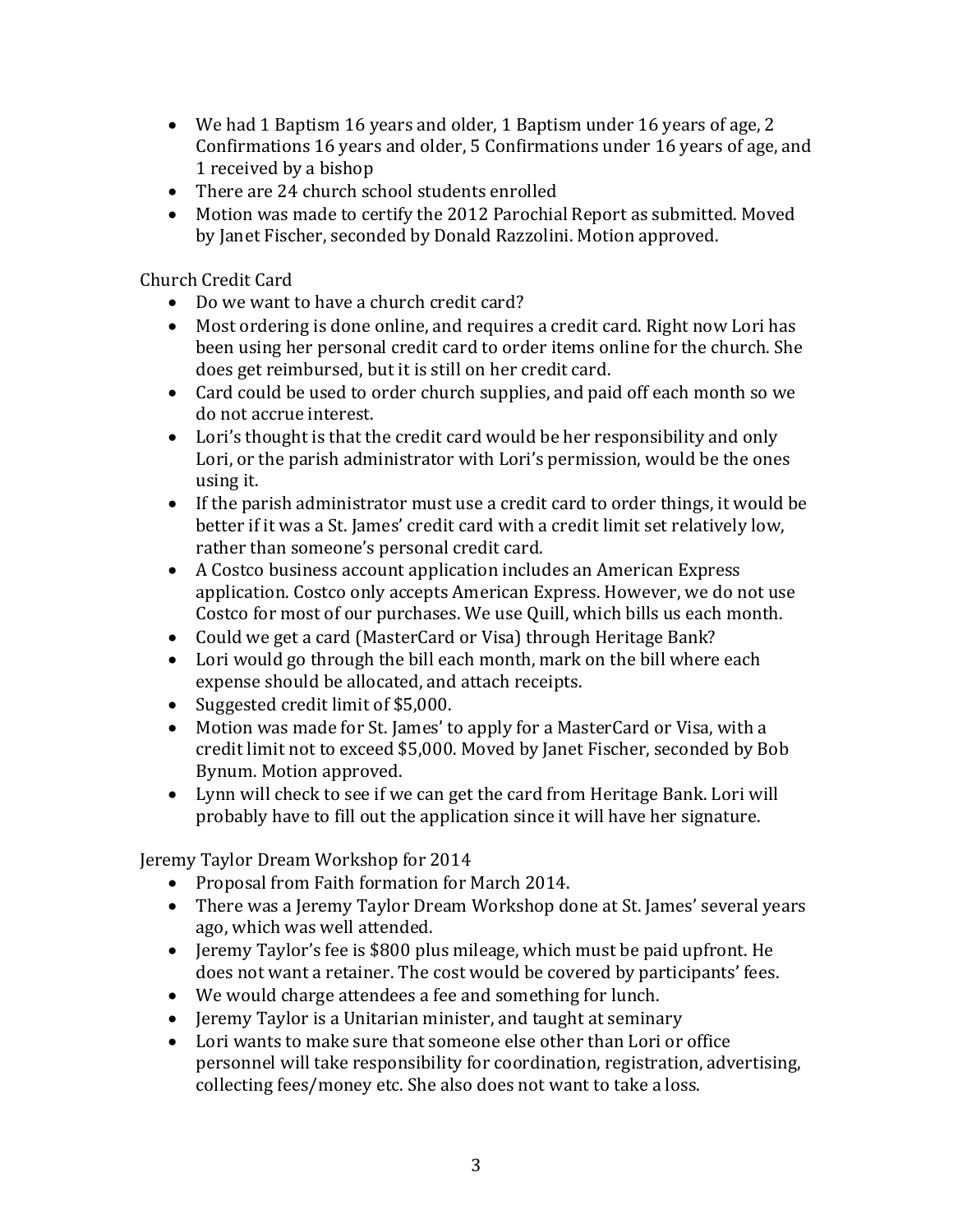- It would be a community outreach program, a way to create an offering for the wider community, but it is not a fundraiser.
- This would need to be done by people in Faith Formation and Johanne LaRocque.
- Motion was made to authorize Faith Formation and Johanne LaRocque to book a date and begin the process of planning a workshop with Jeremy Taylor. Moved by Ralph Locher, seconded by Dave Nelsen. Motion approved, with one abstention.

We received a thank you note from our former deacon, Bob Dobbin

Heritage Resolution for Online Services

- The paperwork from Heritage Bank asks that our governing body pass a resolution in order for us to have online banking.
- The authorized signers are from the signature card
- This will allow Lynn to go online and access our accounts and print out our statements
- Motion was made to accept the resolution as stated by Heritage Bank for online banking. Moved by Bud Spalding, seconded by Donald Razzolini. Motion approved.

Parish Administrator

- The Lead Team would like to go through an agency. Marsha, the person who runs the agency, does job counseling, and helps place people. She will offer this service to us for no charge. She works through Christian organizations and churches.
- One of the things she told us was that we do not pay enough to hire a quality person. We need to pay more. Right now we have been paying \$16/hour, and she stated St. James' needs to pay at least \$20/hour to hire a quality person.
- This will impact the budget next year, but not this year. Lynn checked the numbers, and the additional money that it will cost for the remainder of the year minus the money we have saved by not having an administrator for part of the year, will actually result in a net savings of approximately \$31.20 for this year
- Position is still 16 hours a week with no benefits. We do not hire parishioners.
- Adrianne Ferrell has been coming in consistently to do all the printing and updating. Lori asked Adrianne is she would still be willing to come in on Friday or Saturday to do Sunday setup – collating Sunday materials, bringing them out to the church, etc.
- We could then change the hours for the parish administrator from Tuesday through Friday to Monday through Thursday.
- We hope to hire someone by mid-May
- Mike Scrutton has offered to help interview.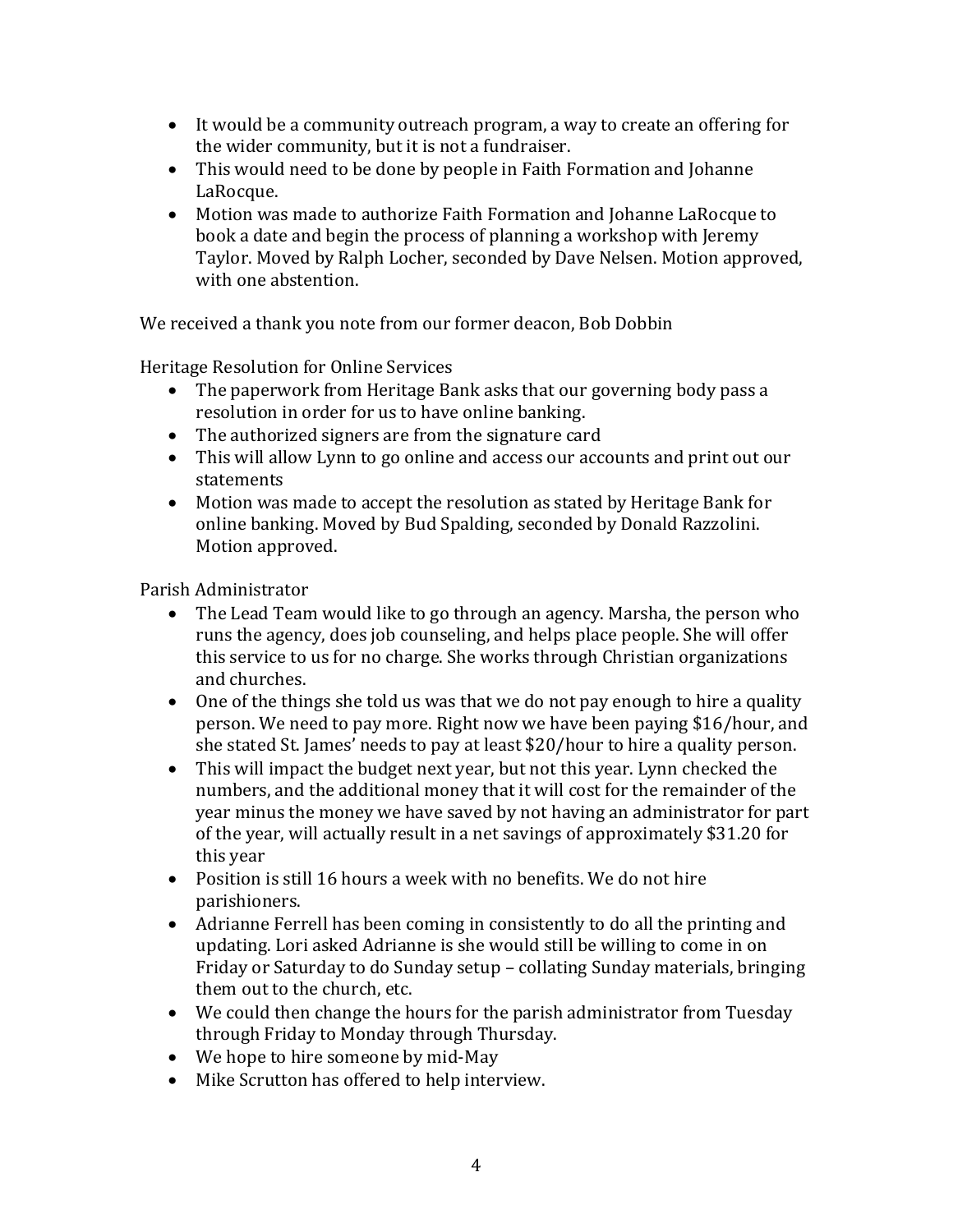Equipping the Beloved Community Day is May  $11<sup>th</sup>$  in Burlingame. Lori and Janet will be attending. There are several different offerings of interest. The cost is \$25 and includes lunch.

Pentecost – May 19th

- Lori suggested having a celebration of our diversity, inviting people at both services to wear traditional clothing and/or a symbol that represents their heritage or culture.
- There will be a potluck after the 10:30 service, asking people to bring food that represents their culture or nationality.
- Also ask people to sign up for clean up, etc.

Endowment Board New Members

- It is the responsibility of the vestry to approve new Endowment Board members. Jan Brandt has agreed to serve for a 3-year term, and Scott Whitaker for a 1-year term (the remaining one year of Joan Robert's term.)
- Motion was made to approve the new members of the Endowment Board, Jan Brandt and Scott Whitaker. Moved by Donald Razzolini, seconded by Jack Rux. Motion approved.

## CLUSTER REPORTS

Communication and Welcoming Cluster Report, April 2013

- I spoke with Monica of Harbor Lights last week regarding the use of the gate between our properties. She oversees the facilities there. I asked for her thoughts on the question of leaving the gate unlocked and/or opened all the time. This would not be acceptable she explained, because they operate the school there. She mentioned two things I thought I would pass on; She often confronts people loitering in our parking lot close to the fence-line and asks them to leave. Harbor Lights has a guard on staff during school hours. (I didn't think to ask if they were armed).
- Banners Jack and Dave will meet on April 18 and move the banners from the choir room to their new location, organizing and taking inventory as we go.
- Welcoming I met with LeaMarie and she gave me an overview of what she, Lori and many volunteers have done over the last 20 months developing our current welcoming methodology. We have not scheduled one yet, but intend to hold a meeting soon with all Welcoming Committee members.
- The Window As part of the review team, Jack helped review the April edition of the Window prior to its publication. A checklist has been developed to help the review process. This is to help speed the process and help ensure each publication is as accurate as possible.

Respectfully submitted, Dave and Jack \*\*\*\*\*\*\*\*\*\*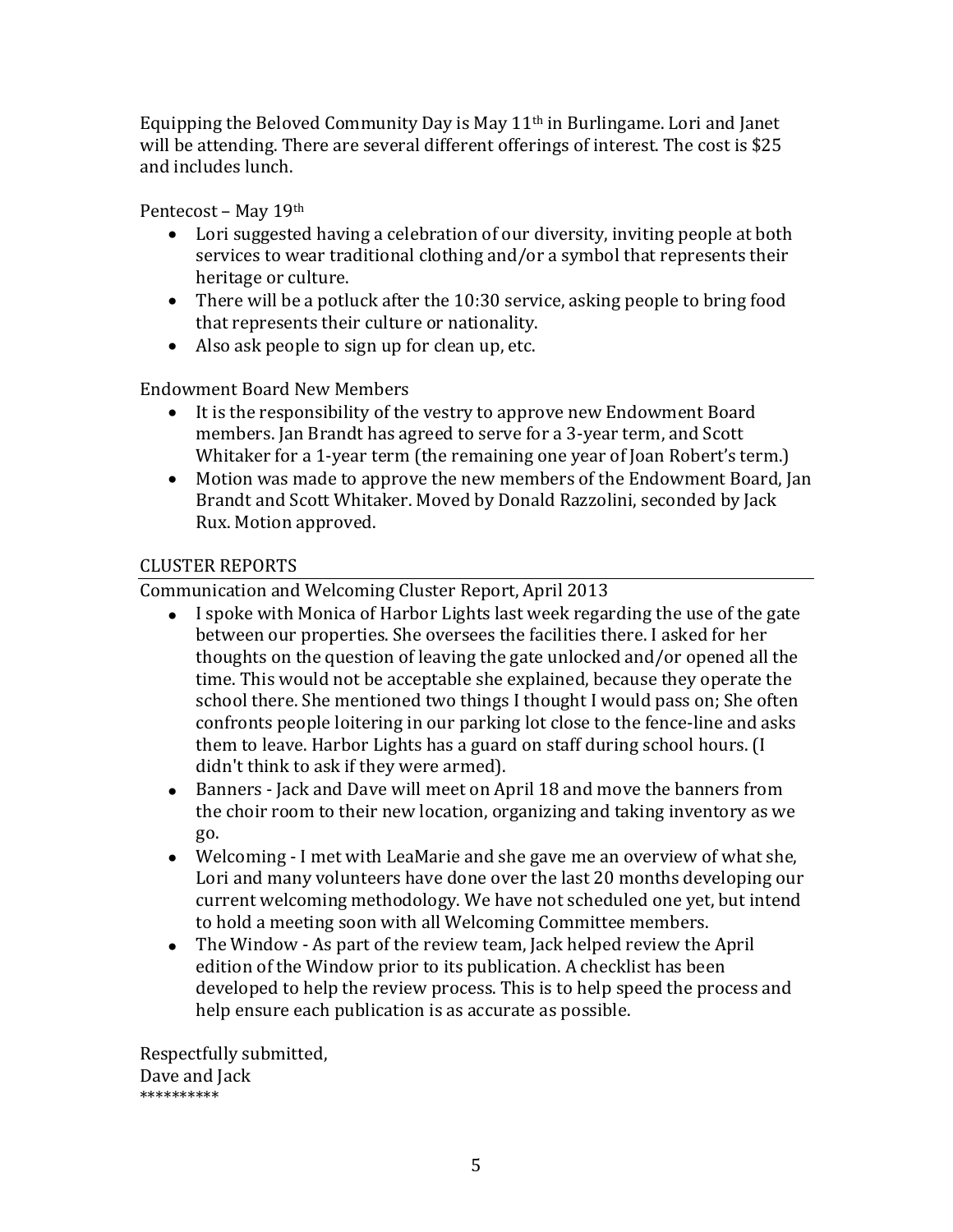- Thanks to Connie Rux, who helped with the editing of the Window
- Banner storage The closet in EB4 are for the banners that are not used very often. Other banners will be stored in one cabinet in the vestry room. It was suggested to keep a list of the banners stored in the cabinet on the inside of the cabinet door.

#### Facilities, April 2013

The months of March and April (to this point) have been active and productive for the Facilities Group. Some Capital outlays have been completed and maintenance issues addressed. The activities of the past month include:

#### **CAPITAL PROJECTS**

**Cabinets for Vestry Room -** Six Cabinets were purchased for the Vestry Room with the intention of relocating the food pantry, storage of vital archives and records, and consolidating other storage currently located elsewhere on campus. These cabinets have been completed, installed with earthquake safety in mind and are **ready to be used in compliance with St. James procedural guidelines**

**Folding Chairs and Cart -** Forty new Padded Folding **Chairs** were purchased from COSTCO to supplement the identical forty folding chairs on hand. This purchase was necessary to alleviate the problem of having to borrow and return chairs from outside facilities, and to allow us to increase our own capacity. A Rolling Chair **Cart** with vertical storage capacity was purchased to accommodate the new, and most of the older chairs, and to better utilize the space required.

**Note**: It was determined that, in order to benefit and receive COSTCO delivery service, the person/customer must have a COSTCO Credit Card as well as a membership card.

#### **MAINTENANCE ISSUES**

**Work Party- March 16 -** Two days after the Vestry Meeting, an annual tree pruning and trimming Work Party was held, coordinated by Chris Perry and Tim Spencer. Several trees and bushes in the park and on the Cabrillo side of the property were trimmed, shaped and pruned. It should be noted that the attendance and support at the Work Parties has diminished over time, and major projects are not as easily completed. On March 16, less than a dozen parishioners came and some stayed until late in the afternoon (early evening)

**Note:** There is a pile of cuttings next to the Dumpster shed. They are too green for firewood this year and possibly for woodworking. Those cuttings are available for anyone who wants them. After April, the cuttings will be disposed of as dumpster space is available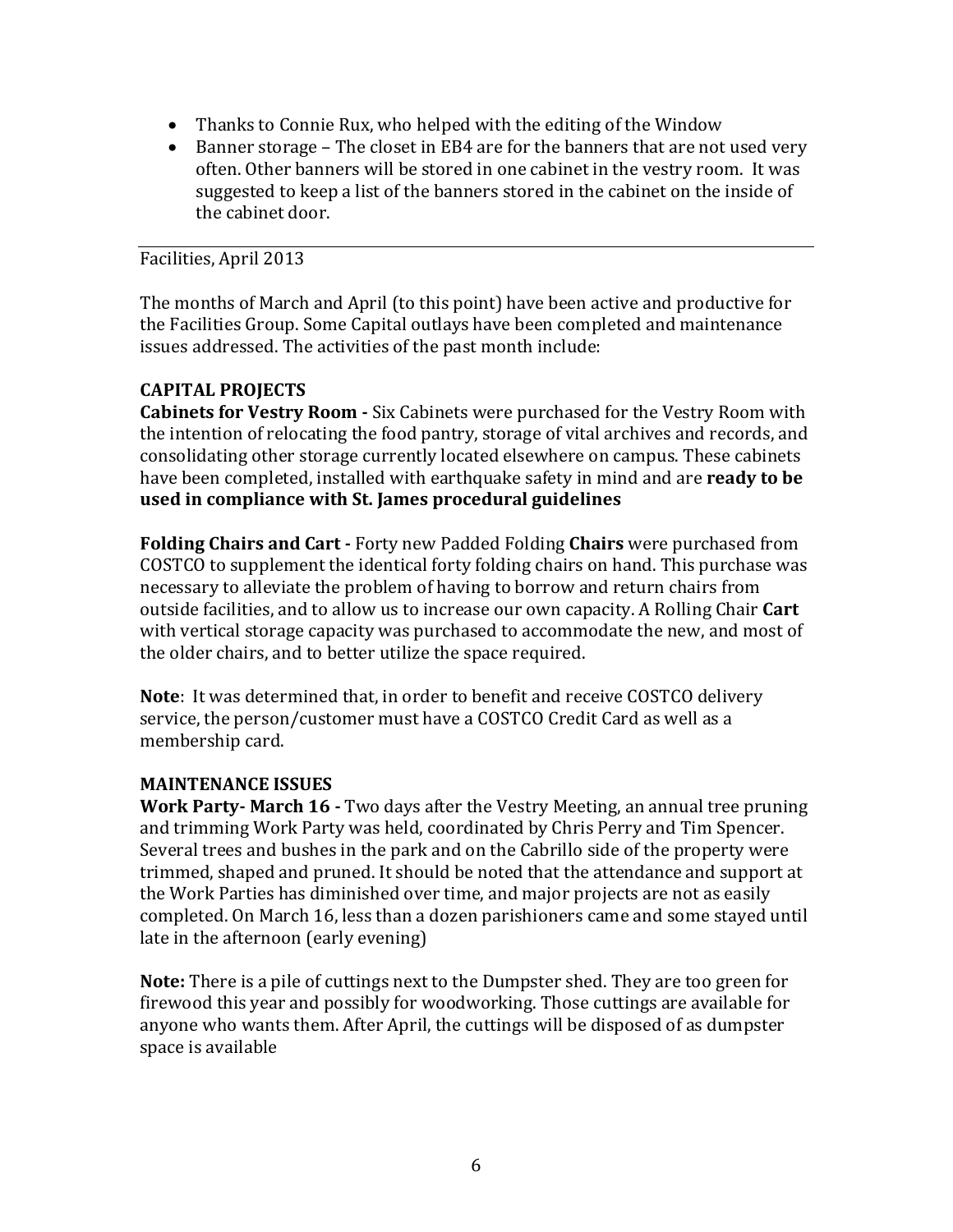**Coordinating activities -** Facilities representatives have been in contact with the Little Church Committee and are working to define areas of common interest and responsibility. Facilities liaison personnel are all now on Dale PO list.

#### **Repairs and Replacements**

Replaced doorbell switch by office entry from courtyard - Checked doorbell switch from parking lot Replaced flapper valve to toilet off maintenance room Replaced two broken door stops on two doors to the Ed Building Replaced light switch in a Parish Hall bathroom Replaced fluorescent lights in Rectors Office Replaced and repaired assorted spotlights on exterior lights around campus Set and adjusted timers and thermostats to Daylight Saving time in the Parish Hall, Little Church, and Ed. Bldg.

We have recently received word that doors leading to rooms from outside have been found to be left open. Specific references included EB4 or EB5 and the furnace room of the Little Church. We need to ensure that every effort is made to lock doors when done with projects.

Respectfully submitted Bud Spalding, Al Casas \*\*\*\*\*\*\*\*\*

> • The hand lawn mower has gone in for repairs and for the blades to be sharpened. It will take approximately 2 weeks for repair. Estimated cost of repair is \$55

#### Faith Formation Report April 11th, 2013

The Faith Formation Committee met Monday evening, April 1st, at 5:30.

Faith Formation: **March classes:** Revelations: went well. Music 102: went very well, and very well attended. Perhaps offer periodically.

#### **April classes:**

Classes on Filling Your Spiritual Toolkit: April 7: George Vlastelica on Combat Prayer April 14: Barbara Dabney on the Labyrinth April 21: Brian Cochran and Barbara Dabney on Passage Meditation

April 28: Bruce Roberts will lead presentation on "Spiritual Heroes" featuring Jimmy Carter. This will be with audio clips and a power point presentation.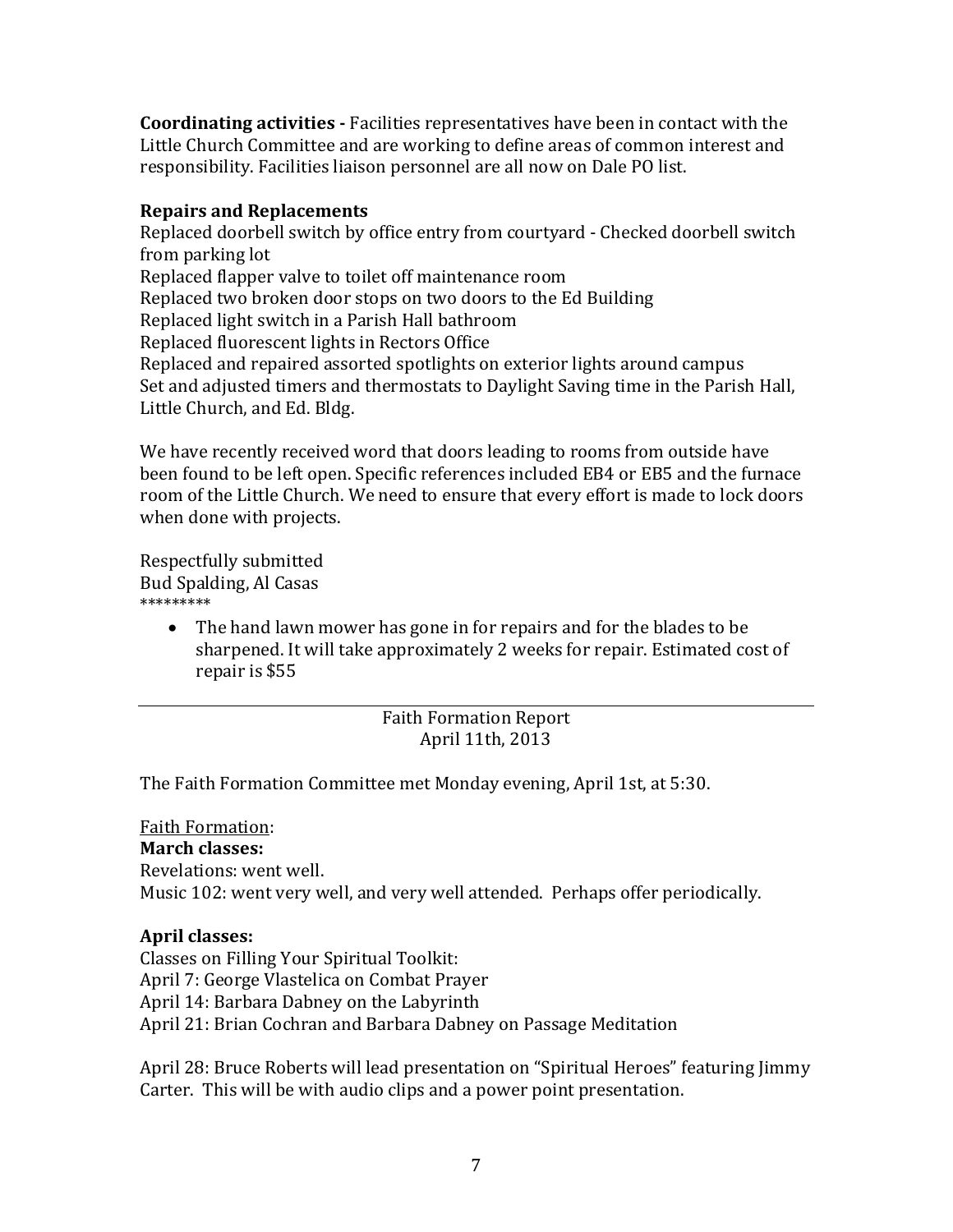#### **May classes:**

May 5 – still open. Janet will check with Brian Cochran to see if he can present another "tool" for the Spiritual Toolkit.

May 12: Presentation on serving on the Vestry. Mike Scrutton and Donald Razzolini will talk about the work of the Vestry.

May 19 & 26: Nature Spirituality led by Ava Moore and Janet Fischer. In prep mode.

#### **June classes:**

June 2: The Protestant Episcopal Church and Same Sex Unions. To tie in with the Supreme Court cases, Prop 8 and DOMA. June 9 – open.

# **Jeremy Taylor Workshop:**

#### <http://www.jeremytaylor.com/pages/jeremy.html>

We had him at St. James' in approx. Spring 1997 for a dream workshop. Johanne LaRocque would like to bring him here again. His fee is \$800 plus mileage for a 1 day workshop. He's already booked to 2014.

He is a UU minister, and has written many books on dream interpretation and teaches on this.

Johanne is willing to make the arrangements. She will check on if he needs a retainer, and what dates he is available. Lori suggested this might be a good event to kick-off Lent. Dates in March of 2014 are available, and he does not require a retainer.

#### CTF Report:

Nursery Care Provider

Nonie Aluzzi is our new nursery care provider. Her first interview was with Jan Scrutton and Lauren Doherty, a second interview was held with Alison and Lori. Her first Sunday was April 7th.

#### Holy Week for Kids.

This was a program for families where we told the stories of Holy Week and shared crafts, activities and dinner. Five families joined Lori and Jan.

#### Stations of the Cross.

This was offered all afternoon on Good Friday and was accessible to all ages. Over 35 people walked the stations.

#### Youth Group:

The St J Youth Easter overnight was possible thanks to Dave staying the night and Pat, Bud and Laura helping cook breakfast. Nine teens were part of the Easter Vigil skit and seven slept over. They walked the labyrinth before breakfast and then hid eggs for the kids egg hunt.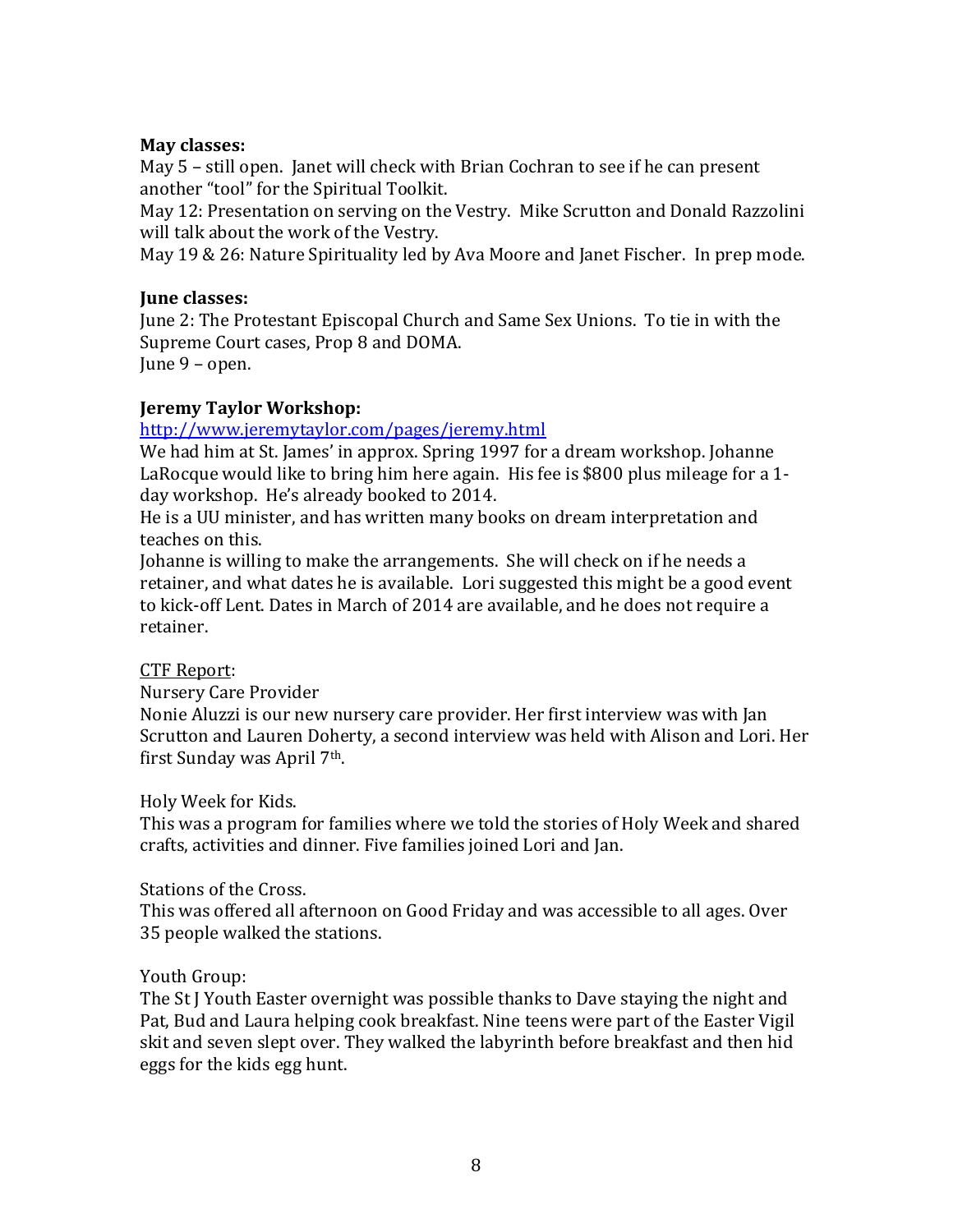Blogs:

If you aren't reading the Kid's Blog and Youth Blog regularly, you are missing stuff like this:



**[Bringing ALL the stories of our faith to ALL ages.](http://saintjkids.blogspot.com/2013/04/bringing-all-stories-of-our-faith-to.html)**

This year we took on the challenge of bringing those important stories of Holy Week to our children. Sunday School started on Palm Sunday dressing up and processing into church, with a pull-along donkey!

On Good Friday our Stations of the Cross was set up around church offering an interactive or reflective experience for everyone. From a three year old collecting the stamps to complete the prayer to 11 year olds reflecting on Jesus' last day, and on to adults experiencing the stations anew.



Activities included tasting salt to be reminded of Jesus' tears, kneeling on stones to reflect on Jesus' falling on the road to Golgotha and thinking of places to pray for in the world.

If you enjoyed our stations this year, please let us know what you liked best by commenting on this blog.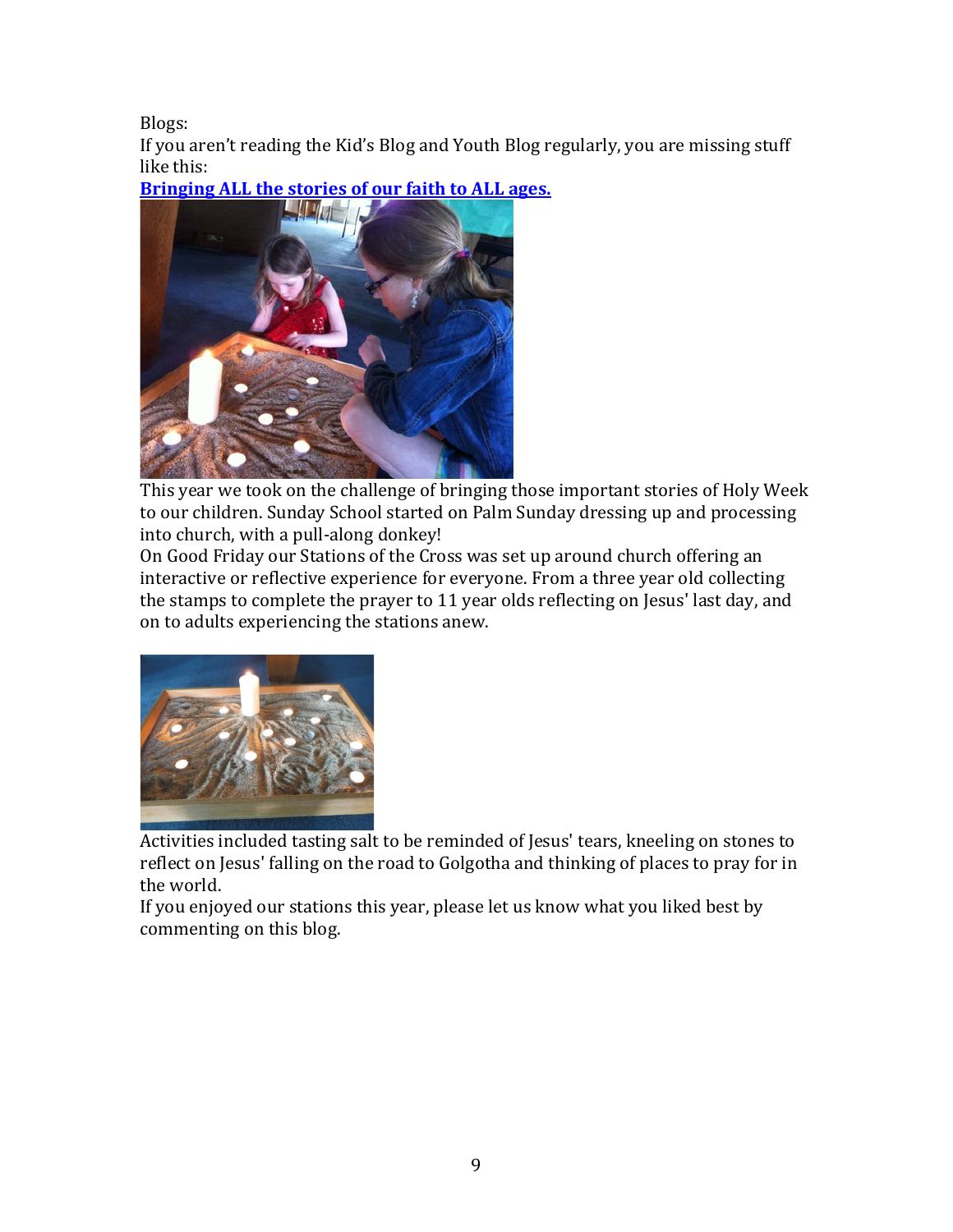

Also on Good Friday five families gathered for Holy Week for Kids. This was an opportunity to share the stories of Holy Week using crafts, stories and activities as [well as to share a meal togeth](http://3.bp.blogspot.com/-sCokg6Xdr20/UWNUgHlIG-I/AAAAAAAAAPM/ncylngJ3Sz0/s1600/IMG_1042.JPG)er. These pictures show a little of the fun we had.



With 40 children hunting for Easter Eggs after church on Sunday the energy was high (and some of the eggs were pretty high up too as the youth group had hidden them!)

Respectfully submitted, Alison Saichek, Jan Scrutton Faith Formation Committee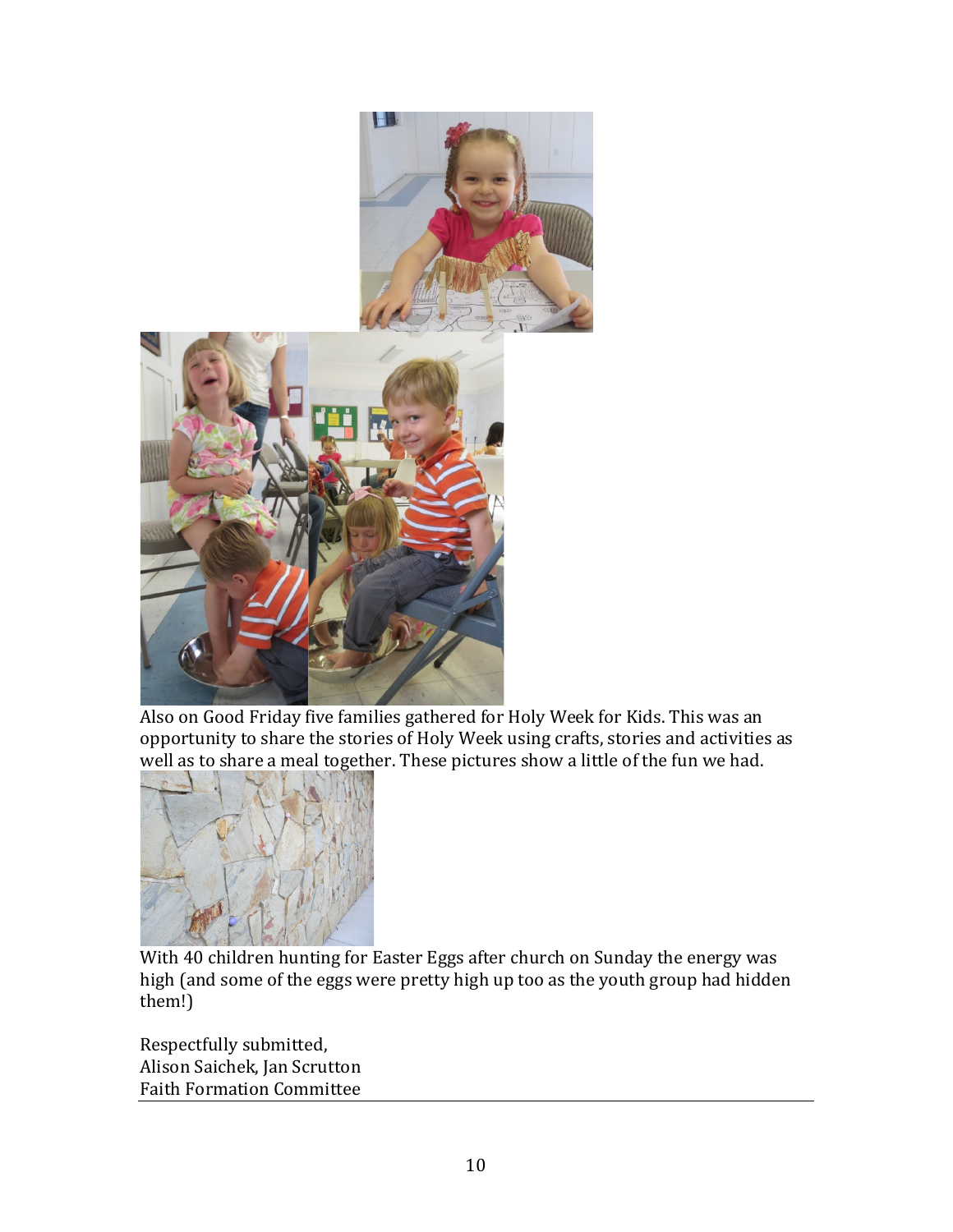## Cluster Report

#### Parish Life – April 2013

Submitted by: Bob Bynum, Ralph Locher

## **Goals for 2013**

## A. **On-going**

- **a. Continue support in the following areas…**
	- **Kitchen**
	- **Congregational Outreach**
	- **Congregational Activities…**
		- **1. Receptions & Memorials**
			- **a. Brad Hoffman's service**
		- **2. Special Events – lead by outside sources**
- B. **New Activities (Suggested by Bob)**
	- **a. Hiking Group**
		- **In the past there have been parishioners who went hiking. This is an activity that could be revived. Ralph Locher will be leading the first of these in April.**
	- **b. Deep Sea Fishing Trip**
		- **Bob talked to people on the men's' trip to Arnold about this. This would take some planning since boats depart early in the morning.**
	- **c. Thursday Dinners**
		- **This would be similar to the dinner at Sweet Tomatoes that Greg Miller's daughter sponsored. It could be for fund raising purposes or just fellowship.**
	- **d. More Joint Activities with Philippine Independent Church**

#### **Current Projects & Activities**

**Annual Children's Easter Egg Roll**: The Easter egg hunt was a great success with fun for children and families.

## **Projects & Activities - Updates**

**None At This Time**:

#### **Upcoming Events**

- **Food & Fellowship Dinner**: The Food and Fellowship dinner was cancelled. At this time we don't have a new plan for a dinner. There has been some discussion on how to proceed.
- **Take a hike:** Due to the memorial service for our dear friend Brad Hoffman, the hike has been postponed.
- **Night with A's:** Southern Alameda Co. Deanery
- **Men's Trip:** The annual men's trip to Arnold has been planned for August 15-18.

\*\*\*\*\*\*\*\*\*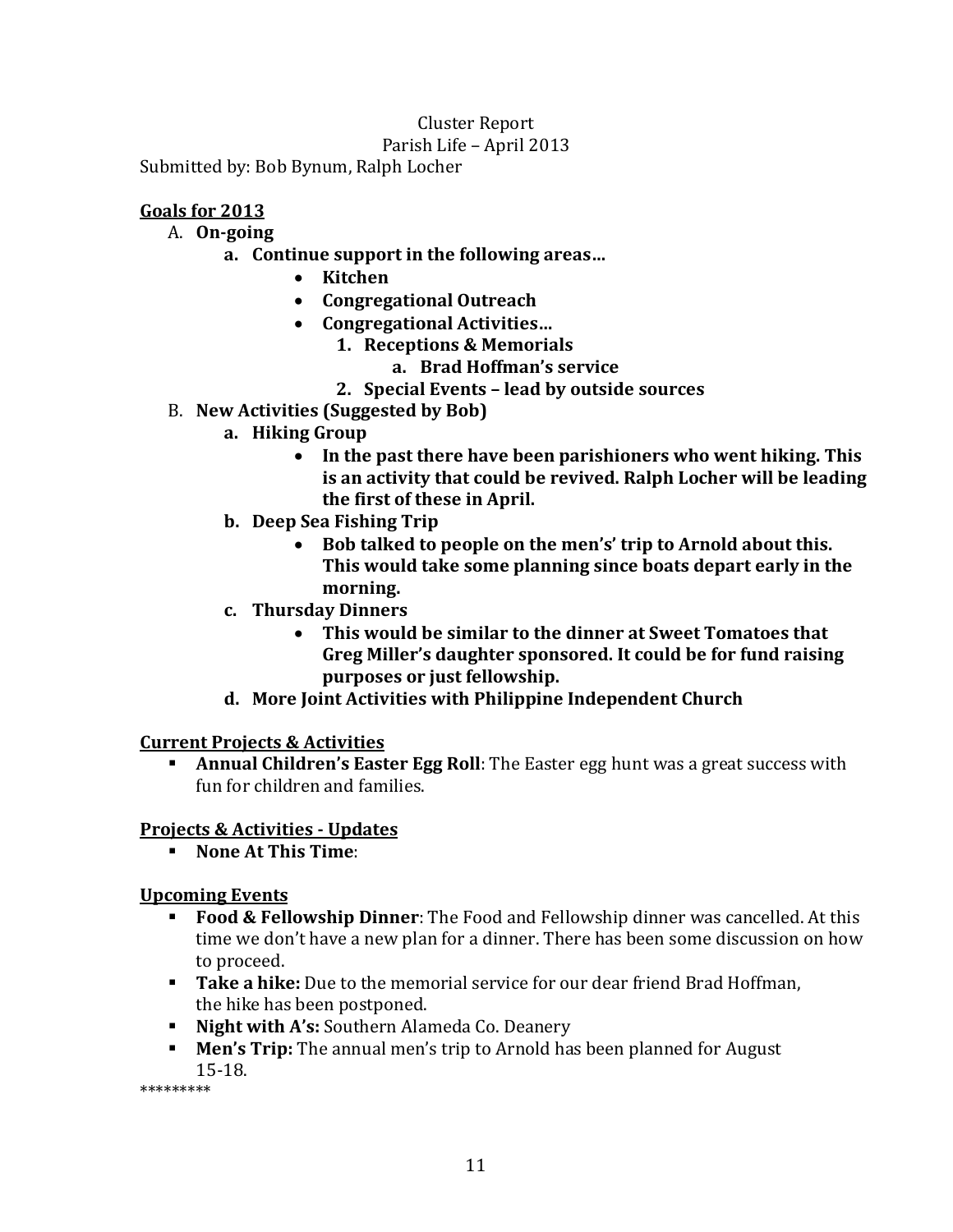- There will be a fellowship dinner at the Rux's house.
- June 16<sup>th</sup> is Volunteer Appreciation day. Lori will not be here. Tom Jackson will be the supply priest. Parish Life will provide ice cream at the coffee hour after the 10:30 service. The vestry will help scoop ice cream.

Social Ministries and Congregational Care April 2013

Current Projects:

Food Pantry: Donald is in the process of reorganizing the food pantry. The remaining supplies have been relocated to the vestry room.

Sacred Space: We are participating, this Sunday, the 14th, and dates have been set on second Sunday each month, Aug thru Nov, and 1st Sunday in December

Caring Team: continues to be a work in progress

Deaf Ministry: Bill and Bev continue to develop Deaf Ministries in several areas

Respectfully submitted by Gary Gearheart, Bev Mosier, and Donald Razzolini \*\*\*\*\*\*\*\*\*\*

• We were able to get volunteers to provide food for Sacred Space

## **Lead Team Report – April 2013**

- 1. Church Calendar working on a refresh of the church online calendars.
- 2. Facilities bookings arranged use of campus by Philippine Independent Church for two events, plus one private party. Jr Warden is maintaining the calendar while we're in a period of interim for the Parish Administrator.
- 3. Campus Internet Connection Jr Warden worked to diagnose a problem with the church internet connection. Worked with an engineer from Comcast. The connection seems to have been stable since March 29th.
- 4. Reviewed draft and requested changes to April newsletter.
- 5. Worked on strategy for working with agencies / third parties in the hire of a new Parish Administrator.
- 6. Reviewed Terms and Conditions from Heritage Bank for online banking service.
- 7. Planning for one-day Parish Retreat for the fall.

Respectfully submitted, Lori Walton, Rector Janet Fischer, Senior Warden Mike Scrutton, Junior Warden Lynn Locher, Treasurer \*\*\*\*\*\*\*\*\*\*

• The calendar refresh is now complete.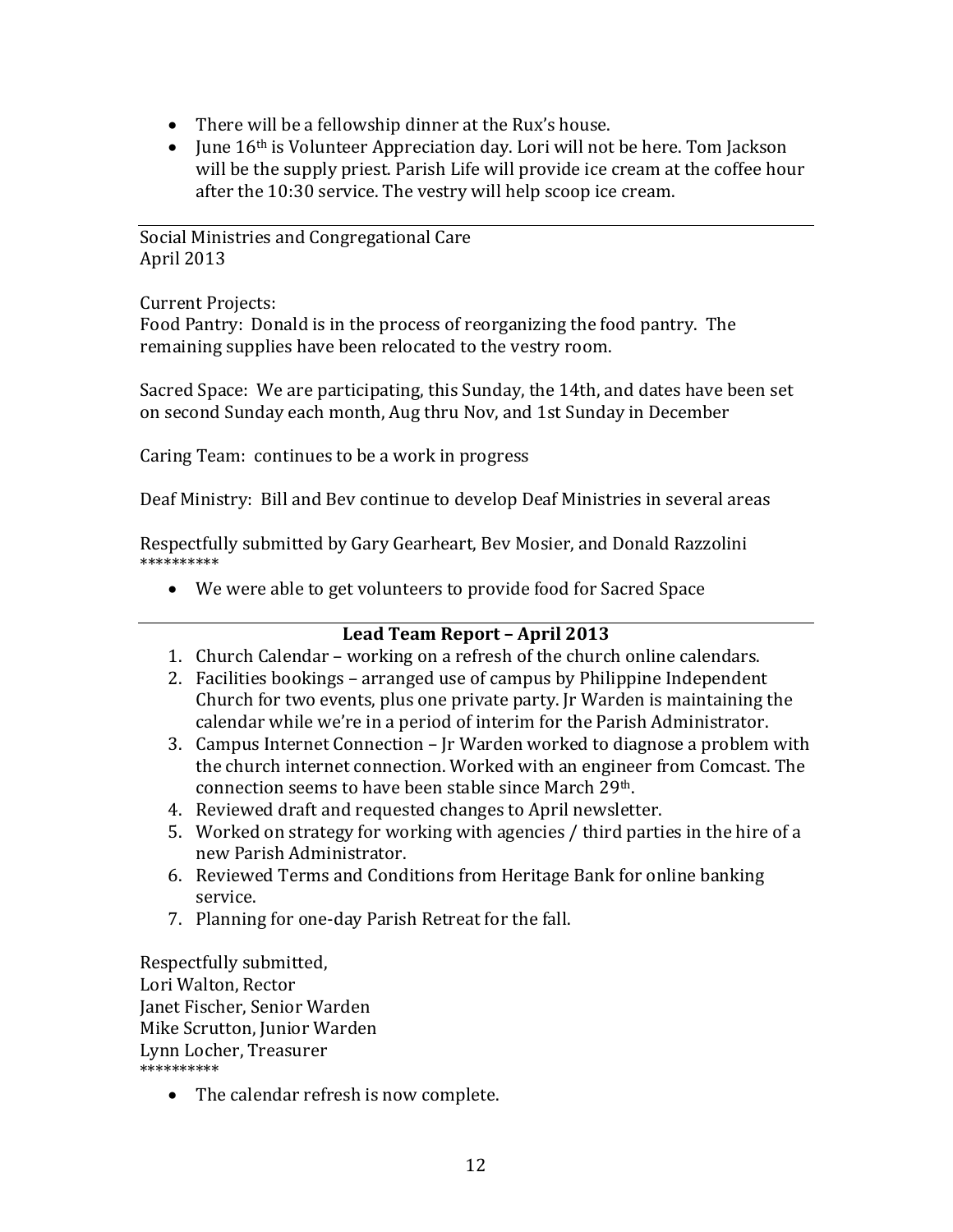- The calendar on the website now lists events promoted by St. James'.
- Separately, we are keeping a facilities use calendar. On the website, there is a link to the facilities calendar on the bottom of the events calendar. There is also a separate facilities use page.
- Janet is starting to do some research on who we might be able to get to come for the Parish retreat.
- Dave Nelsen is retiring from the Endowment Board. He has done a marvelous job and we thank him for his work.

Rector's Report Vestry Meeting, April 11, 2013

#### **Worship**

Prepared and executed Holy Week and Easter, including recruiting, planning, bulletin preparation, etc. Thank you to the many people who helped with all of the details.

| The numbers were as follows:           |     |
|----------------------------------------|-----|
| Maundy Thursday Meal, Ritual, Worship: | 31  |
| <b>Good Friday Reflections:</b>        | 32  |
| Good Friday Interactive Stations:      | 39  |
| Good Friday Tenebrae:                  | 38  |
| Easter Vigil:                          | 106 |
| Easter Sunday:                         | 219 |
|                                        |     |

Welcomed the Reverend Ken Parris as our liturgical deacon. Worked with ArchDeacon Carolyn Bolton to work up a letter of agreement.

Officiated at Brad Hoffman's Memorial Service on April 6. Officiated over a private interment of ashes on April 7.

Honored Doris Whitaker on the one year anniversary of her death.

Did pre-marital counseling for two different couples for weddings scheduled for May and July.

#### **Children & Youth**

Interviewed and hired new nursery care provider, Nonie Aluzzi. Thanks to Alison Saichek and Jan Scrutton for their work in finding Nonie.

#### **Pastoral Care**

Made several trips to Stanford to minister to Brad Hoffman and his family. Contacted several parishioners who are ill or facing difficulties. Made hospital/home visits to Bonnie Nelsen and Bill Mosier.